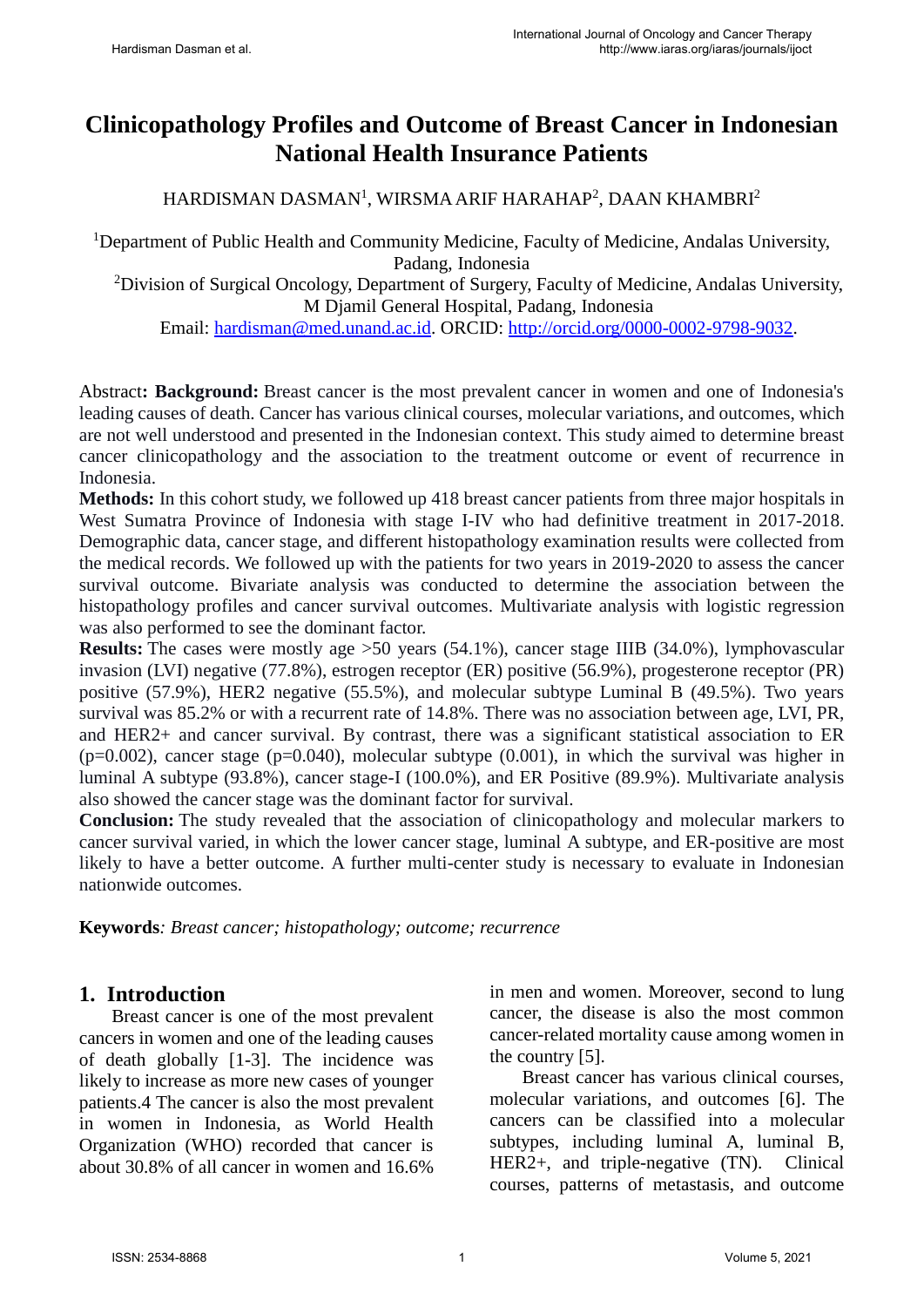and prognosis may also vary among these subgroups [7]. The recurrence mostly happens during the first five years after treatment among all subtypes. However, late recurrence may also occur in the luminal subtype with HER2 negative and progesterone receptor-positive [8]. The recurrence may increase in cancer with high staging and HER2 positive, and inverse with the ER and PR status [9].

Overall, the disease survival or recurrence may associate with the cancer clinicopathology features and treatment, such as cancer subtype, HER2 expression, hormonal receptor expression, providing chemotherapy, and hormone therapy [10]. The existing publications on breast cancer recurrence were limited and heterogeneous [11]. The increasing invasive cancer tended to have a higher risk of recurrence [12]. Lafourcade et al. also reported that low breast cancer survival was associated with high grade of the tumor, large size, and negative estrogen and progesterone receptors [13]. However, the result may vary among studies [10,14] because the risk of recurrence is related to the clinicopathology stage and molecular and genetic [12].

To our knowledge, there is no adequate report to evaluate the histopathology profile of breast cancer in Indonesia and the association to survival or recurrence. Due to variation reports of the outcome and the possibility of cancer recurrence, we need to examine it in the Indonesian context. This study to determine breast cancer clinicopathology of cancer, including cancer staging, lymphovascular invasion (LVI) status, molecular subtype, estrogen receptor (ER), progesterone receptor (PR), and HER2 expression and the association to disease-free survival of breast cancer in the country to have better understanding clinicopathology and treatment prognosis of the disease.

# **2. Materials and Methods**

## **2.1. Study design and research sample**

This research was quantitative research with a prospective cross-sectional design. The study subjects were breast cancer patients who

underwent surgery and other definitive treatment in 2017-2018. The initial clinicopathology data was collected during the cancer treatment recorded in the medical record.

The follow-up has been conducted with two years of the treatment to assess the outcome or event of recurrence of the disease. The two years of follow-up were very feasible to be undertaken due to the relatively short period. Within two years after treatment, breast cancer is more likely to have an initial recurrence.

The study subjects were collected from three hospitals in Padang City, West Sumatera Province of Indonesia, which were M Djamil General Hospital, YARSI Hospital, and Ropanasuri Surgical Hospital, which had final or definitive treatment for breast cancer. Within two years of follow-up, 418 cases were eligible for the study with completed clinicopathology data. All patients in the study were funded under the national health insurance scheme for their treatment.

#### **2.2. Operational definitions**

The variables of this study included age, cancer stage, lymphovascular invasion (LVI) status, ER expression, PR Expression, HER2 status, and molecular subtype as independent variables. All those variables were measured in categorical data.

The dependent variable was survival outcome status with the category survive and recurrence. The recurrence was measured by any signs in clinical examination, which clinician expert performed within two years of follow up. The recurrence was included local or regional and distant recurrence. Local recurrence was the cancer was back in the same place it first started. While regional recurrence means the cancer was back in the lymph nodes near the area it first started, distant recurrence means the cancer was back and growing in another part of the body, such as the lungs, liver, bone, or brain. Cancer survival means no local or regional signs of recurrence and distance during the follow-up.

#### **2.3. Data collection technique and Analysis**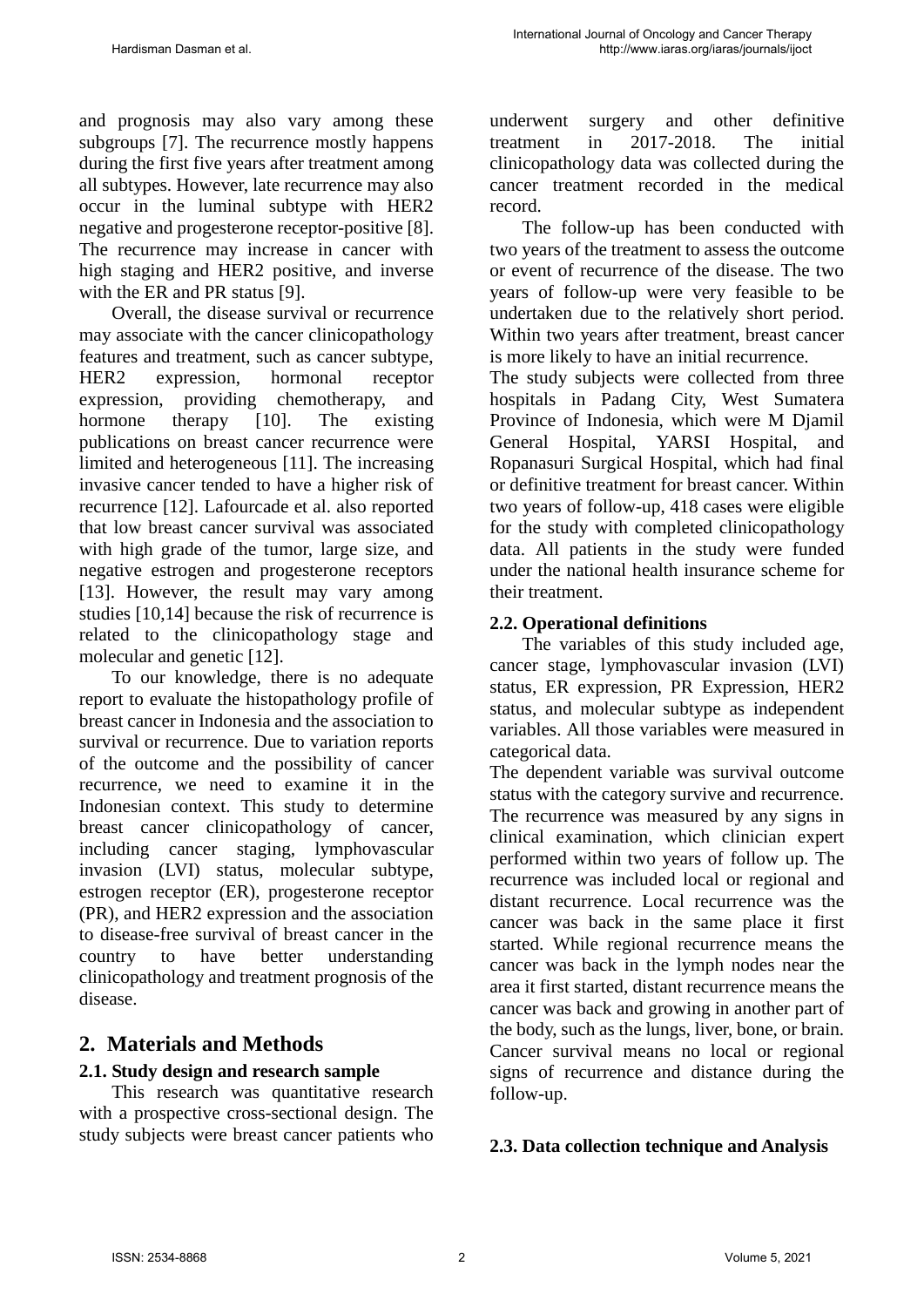The clinicopathology data, including age, LVI status, ER, PR, HER2, and molecular subtype, were collected during the patients' treatment by the clinicians who were also part of the research team. The data was written and available in the medical record. The clinicians and the researchers followed up on the patient's condition within two years. The followed-up mainly focuses on any recurrence signs, either local or regional, and distance.

Univariate, bivariate, and multivariate analyses were performed to answer the research questions and draw a conclusion. Univariate analysis was to see the proportion of cases in each pathology profile and the outcome within two years. Bivariate analysis by conducting chi-square with correction and Fisher exact test was done to examine the association of clinicopathology to the outcome. Later logistic regression was performed to determine the dominant factor associated with the survival outcome.

#### **3. Results**

The study found that the breast cancer cases were more in women with age > 50 years old (54.1%) and in stage IIIB (34.0%). The clinicopathology profiles showed that the cases were mostly LVI negative (77.8%), expression of ER-positive (56.9%), PR positive (57.9%), and HER2 negative (55.5%). Meanwhile, the molecular subtype of the cancer was majority luminal B (49.5%) (Table 1).

**Table 1. Characteristic and Histopathology Profile**

| <b>Variables</b> |                |             | $f(n=418)$ | $\frac{0}{0}$ |
|------------------|----------------|-------------|------------|---------------|
| Age              | < 50           |             | 192        | 45.9          |
|                  | $\geq 50$      |             | 226        | 54.1          |
| <b>Stage</b>     |                |             | 8          | 1.9           |
|                  | $\mathbf{I}$   |             |            |               |
|                  | $\blacksquare$ | <b>IIA</b>  | 96         | 23.0          |
|                  | п              | <b>IIB</b>  | 82         | 19.6          |
|                  | Ш              |             |            |               |
|                  | $\blacksquare$ | <b>IIIA</b> | 62         | 14.8          |
|                  | $\blacksquare$ | <b>IIIB</b> | 142        | 34.0          |
|                  | п              | <b>IIIC</b> | 3          | 0.7           |
|                  | IV             |             | 25         | 6.0           |
| Lymphovascular   | Negative       |             | 325        | 77.8          |

| Invassion                | Positive     | 93  | 22.2 |
|--------------------------|--------------|-----|------|
| <b>Estrogen Receptor</b> | Negative     | 180 | 43.1 |
|                          | Positive     | 238 | 56.9 |
| Progesterone             | Negative     | 176 | 42.1 |
| Receptor                 | Positive     | 242 | 57.9 |
| HER <sub>2</sub>         | Negative     | 232 | 55.5 |
|                          | Positive     | 186 | 44.5 |
| subtype                  | Luminal A    | 80  | 19.1 |
|                          | Luminal B    | 207 | 49.5 |
|                          | HER2-Enric   | 85  | 20.3 |
|                          | hed          |     |      |
|                          | Non-Lumina   |     |      |
|                          |              |     |      |
|                          | Triple-Negat | 46  | 11.0 |
|                          | ive          |     |      |

Breast cancer has been survived for 85.2% within two years of follow-up, with a recurrent rate of 14.8%. Out of 62 cases of recurrence, the majority of them (87.1%) were distant recurrence (Table 2). The distant recurrence was mainly in the lung and liver, which was 33.3% and 31.3% respectively (Table 3).

#### **Table 2. Treatment Outcome**

| <b>Outcome</b>                |                  |     |          |
|-------------------------------|------------------|-----|----------|
| Disease-Free Survival Survive |                  |     | 356 85.2 |
| $(n=418)$                     | Recurrence       | 62. | -14.8    |
| Recurrence $(n=62)$           | Local & Regional |     | 8 12.9   |
|                               | Distance         |     | 871      |

#### **Table 3. Location of Distant Recurrence**

| <b>Location</b>         | $f(n=54)$ | $\frac{1}{2}$ |
|-------------------------|-----------|---------------|
| Lung                    | 18        | 33.3          |
| Liver                   | 17        | 31.5          |
| Bone                    | 12        | 22.2          |
| Neck and supraclavicula |           | 7.4           |
| Brain                   | 5         | 9.3           |
| Mediastinum             | 3         | 5.6           |
| Lumbal                  | 3         | 5.6           |
| Distant lymph node      |           | 19            |

Table 4 shows that the breast cancer survival within two years were comparable between age  $\langle 50 \rangle$  (82.3%) and  $>50$  years old  $(87.6%)$   $(p=0.132)$ , LVI status negative  $(84,9\%)$  and positive  $(86.0\%)$  (p=0.870), and HER2 negative (84.9%) and positive (85.5%) (p=0.891). The cancer survival was slightly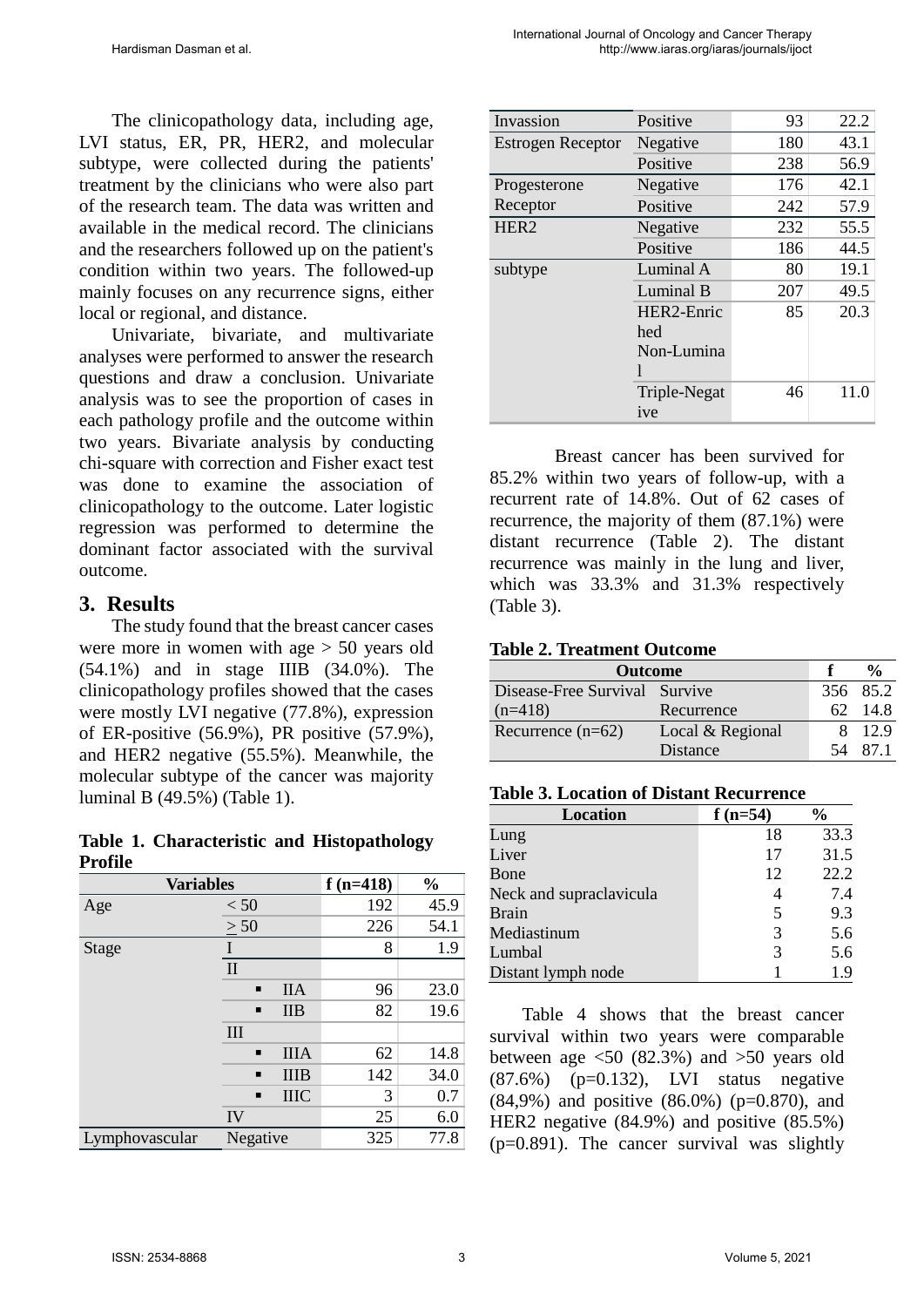higher in PR positive (88.0%) than PR negative (81.3%). However, the difference was not statistically significant (p=0.069).

The breast cancer survival outcome was higher in ER expression positive (89.9%) than ER-negative  $(78.9\%)$  (p=0.002). The cancer survival outcome was also better in low staging, namely 100%, 92.1%), 82.1%, and

56.0% in stages I, II, III, and IV, respectively  $(p=0.040)$ . Based on the molecular subtype, the cancer survival is higher in luminal A (93.8%) than in another subtype, which was statistically significant (p=0.001). Among all subtypes, the lowest outcome survival within two years was triple-negative breast cancer (TNBC) (Table 4).

| Variables                |                 | Survive      | <b>Recurrent</b> | $\boldsymbol{p}$ | OR (CI)         |
|--------------------------|-----------------|--------------|------------------|------------------|-----------------|
|                          |                 | $f(\%)$      | $f(\%)$          |                  |                 |
| Age                      | < 50            | 158 (82.3%)  | 34 (17.7%)       | 0.132            | n/a             |
|                          | $\geq 50$       | 198 (87.6%)  | 28 (12.4%)       |                  |                 |
| Lymphovascular           | Negative        | 276 (84.9%)  | 49 (15.1%)       | 0.870            | n/a             |
| Invasion                 | Positive        | 80 (86.0%)   | 13 (14.0%)       |                  |                 |
| <b>Estrogen Receptor</b> | Negative        | 142 (78.9%)  | 38 (21.1%)       | $0.002*$         | 0,419           |
|                          | Positive        | 214 (89.9%)  | 24 (10.1%)       |                  | $(0,241-0,729)$ |
| Progesterone             | Negative        | 143 (81.3%)  | 33 (18.8%)       | 0.069            | n/a             |
| Receptor                 | Positive        | 213 (88.0%)  | 29 (12.0%)       |                  |                 |
| HER <sub>2</sub>         | Negative        | 197 (84.9%)  | 35 (15.1%)       | 0.891            | n/a             |
|                          | Positive        | 159 (85.5%)  | 27 (14.5%)       |                  |                 |
| <b>Stages</b>            | I               | $8(100.0\%)$ | $0(0.0\%)$       | $0,040*$         | n/a             |
|                          | $II(A-B)$       | 164 (92.1%)  | 14 (7.9%)        |                  |                 |
|                          | $III(A-C)$      | 170 (82.1%)  | 37 (17.9%)       |                  |                 |
|                          | IV              | 14 (56.0%)   | 11 (44.0%)       |                  |                 |
| subtype                  | Luminal A       | 75 (93.8%)   | $5(6.3\%)$       | $0.001*$         | n/a             |
|                          | Luminal B       | 178 (86.0%)  | 29 (14.0%)       |                  |                 |
|                          | $HER2+$         | 67 (78.8%)   | 18 (21.2%)       |                  |                 |
|                          | Non-Luminal     |              |                  |                  |                 |
|                          | Triple-Negative | 36 (78.3%)   | 10(21.7%)        |                  |                 |

| <b>Table 4. Factors of Disease-Free Survival Outcome</b> |  |  |  |  |  |  |
|----------------------------------------------------------|--|--|--|--|--|--|
|----------------------------------------------------------|--|--|--|--|--|--|

Regression multivariate analysis shows that only staging factor significantly associated with the cancer survival outcome, which was free from local or distant recurrence  $(p=0.001)$ with OR=3.088 (Exp[B]=1.895-5.032). This finding implied that cancer with lower staging

tended to have better survival outcomes. Overall, from all factors that have been studied as independent variables to the outcome, they had a role in the outcome 14.1% (R-square) (table 5).

| Table 5. Multivariate Analysis of Breast Cancer Treatment Outcome |  |  |  |
|-------------------------------------------------------------------|--|--|--|
|-------------------------------------------------------------------|--|--|--|

| <b>Variables</b>         | В       |       | $Exp-B$ (CI)           | <b>R-Square</b> |
|--------------------------|---------|-------|------------------------|-----------------|
| Age                      | $-.357$ | 0.217 | $0.700(0.397-1.233)$   | 0.141           |
| <b>Estrogen Receptor</b> | $-.695$ | 0.080 | $0.499(0.229-1.087)$   |                 |
| Progesterone Receptors   | .084    | 0.851 | $1.088(0.453-2.611)$   |                 |
| subtype                  | .120    | 0.528 | $1.127(0.777-1.636)$   |                 |
| <b>Stages</b>            | 1.128   | 0.001 | $3.088-(1.895-5.032)*$ |                 |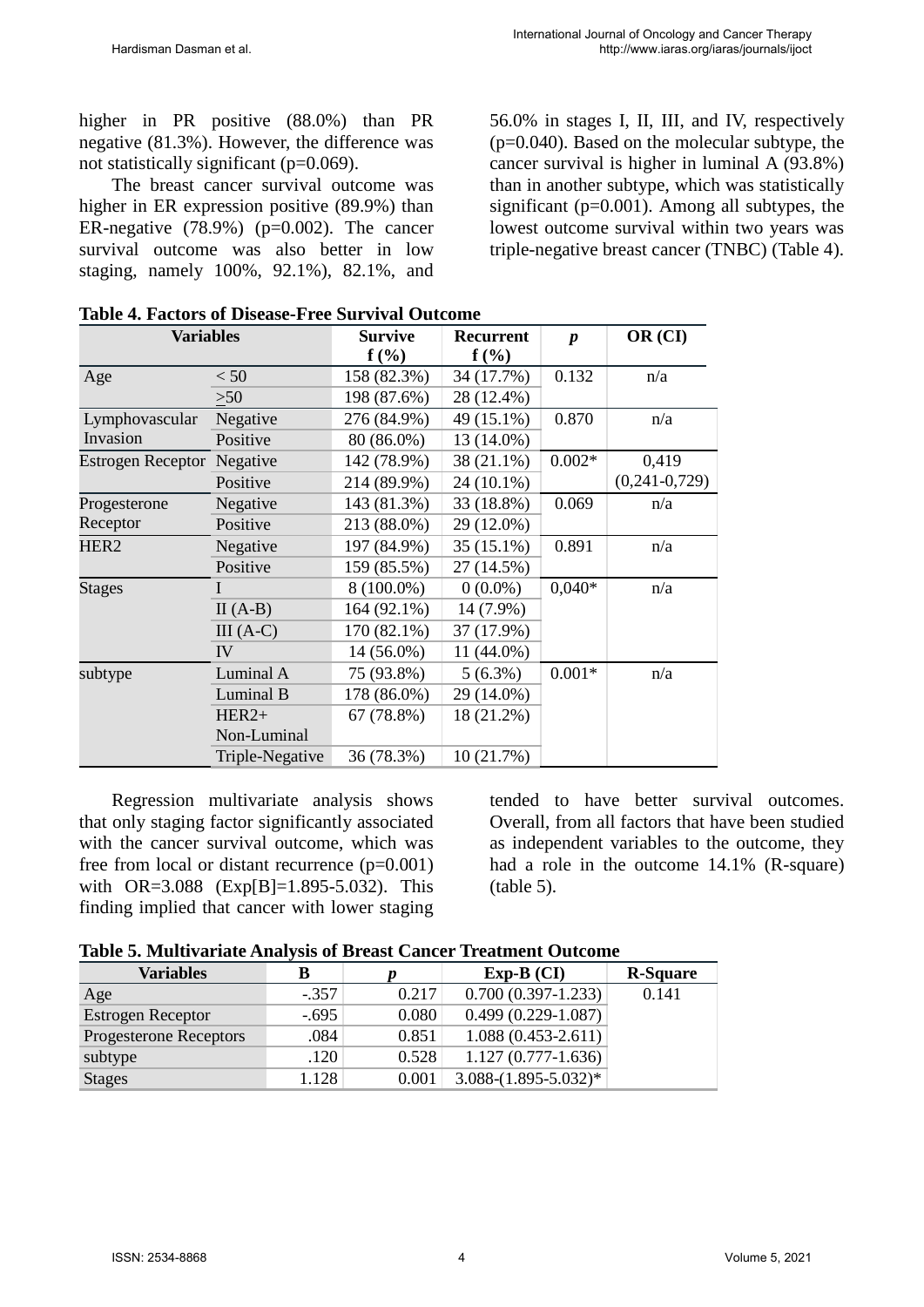# **4. Discussion**

The clinicopathology profiles showed that the cases were mostly LVI negative (77.8%), expression of ER (56.9%), and PR positive (57.9%). The finding was similar to other studies, which was reported a higher proportion of expression of ER and PR [15-17]. Hosseini et al. reported that ER protein expression in breast cancer was 53% [16], and Sofi et al. reported that ER and PR positive in breast cancer was 66.3% and 63.4% respectively [17]. The hormonal receptor expression in breast cancer benefits hormonal therapy in breast cancer cases. Breast cancer with ER and PR expression positive had higher sensitivity to hormonal therapy [18,19]. However, due to the variation of expression of the markers, individual consideration is needed [20, 21].

The HER2 positive was found in 44.5% of the cases. This study indicated that target therapy or anti HER2 might benefit breast cancer treatment specifically for the positive expression and suitable subtype. Target therapy improved the outcome and survival of cancer [22]. However, individual case consideration, drug selection, and adequate treatment follow-up are needed [23, 24].

This study discovered that most molecular subtypes were luminal B (49.5%). This study was similar to a previous study by Paramitha et al. [25], which found that luminal B was the most common subtype (42.39%) and different from other studies, which reported luminal A as the most common subtype [26, 27]. The luminal B subtype can be differentiated into luminal B-like HER2 negative and luminal B-like HER positive by considering ER, HER2, PR, and Ki-67 expression [28]. Specific treatment for luminal B subtype must be regarded as other marker examinations for the individual case.

Cancer has been survived for 85.2% within two years of follow-up, with a recurrence rate of 14.8%. In our finding, the survival outcome of breast cancer was slightly better than the meta-analysis study by Salvo et al. [14], which reported that the recurrence was 17.2% on average. Another study by Abdulwassi et al. also mentioned that the DFS

within five years was 57% (recurrence rate= 43%) [29]. With the possibility of early recurrence, clinical follow-up after treatment is needed to assess any signs and symptoms of the recurrence. Optimal follow-up may detect the recurrence in the early stage.

The breast cancer survival within two years were comparable between age <50 (82.3%) and >50 years old (87.6%) (p=0.132), LVI status negative (84,9%) and positive  $(86.0\%)$  (p=0.870), and HER2 negative (84.9%) and positive (85.5%) (p=0.891). Similar to another study, the LVI status may associate with poor grades but not outcome therapy. The association of LVI to survival might vary among genetic and races [30].

The Association of HER2 to survival outcome in our study was inconsistent with other studies, which is needed more investigation, such as different therapeutic regimens of the individual case and age group. As other studies suggested, the outcome of the targeted therapy on HER2 positive in older patients is lower than in the younger group [31]. Some cases might be resistant to the anti-HER2 therapy [24, 32]. The treatment effect might vary among the patients due to the sensitivity to anti-HER2 therapy such as trastuzumab, which is also related to host individual immunity [33]. The variation outcome on HER2 positive might also relate to the molecular subtype. The cancer survival is higher in luminal A (93.8%) and luminal B (86.0%), HER2 nonluminal (78.8%) respectively, and triple-negative breast cancer (TNBC) as the lowest  $(p=0.001)$ , which was similar to another study [34]. This finding implied that not all HER2 positive have better outcomes.

The cancer survival was slightly higher in PR positive despite not being statistically significant. The breast cancer survival outcome was also higher in ER expression positive  $(p=0.002)$  and low staging  $(p=0.040)$ . In other words, breast cancer tended to have a higher risk of recurrence in higher stages and inverse to ER and PR positive. Better ER/ PR positive outcomes might be related to the sensitivity to hormonal treatment.19 Some finding of this study was consistent with the meta-analysis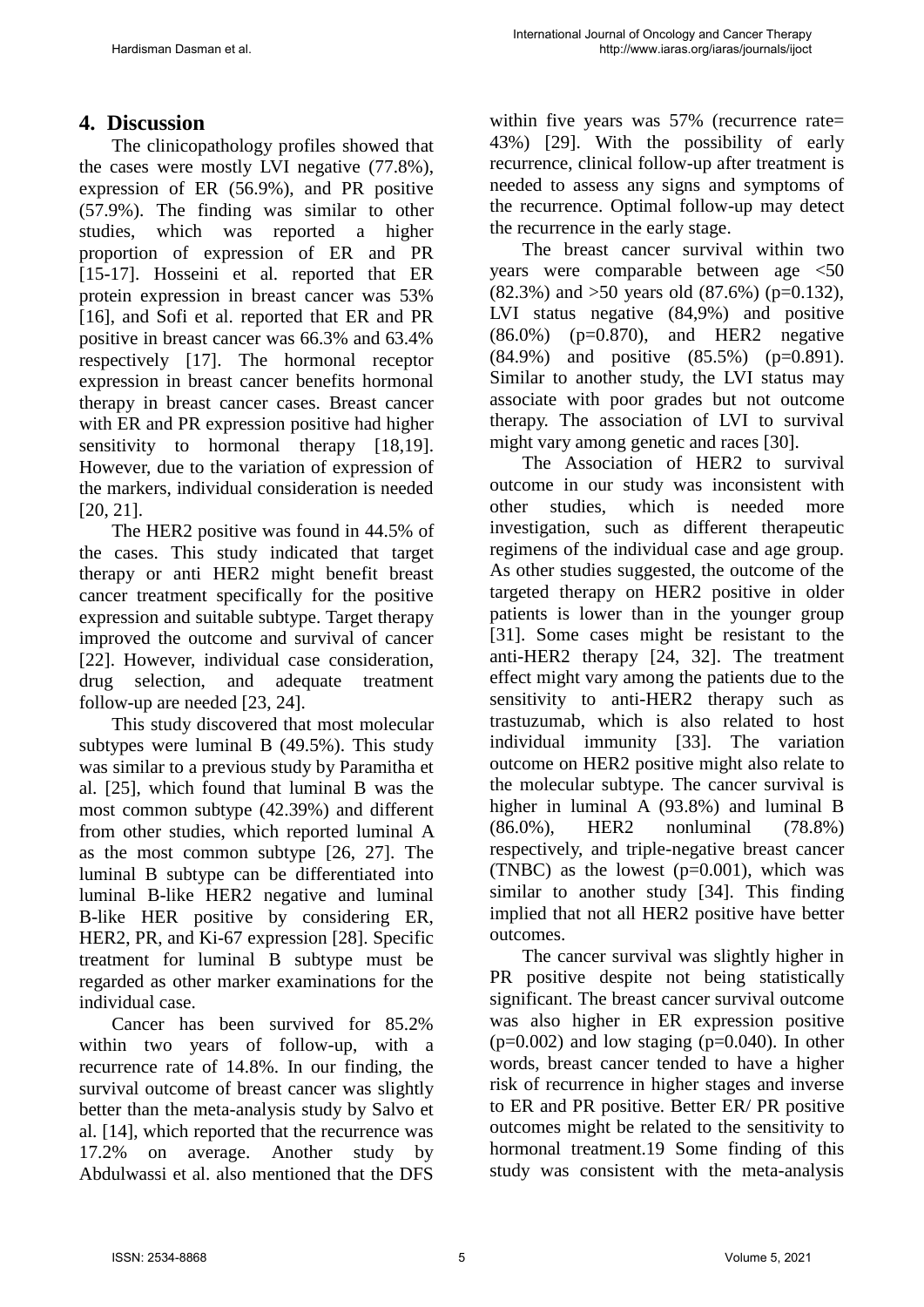study, where the risk of recurrence in cancer staging was positive (RR=1.82)  $[95\% CI = 1.44 - 2.31]$ , inverse to ER-positive (RR=0.60 [CI=0.39-0.91]), and PR (RR=0.65 [CI=0.48-0.88]).9 The variation of outcome was evidence that the therapeutic outcome is also influenced by the individual case that needs to be considered for the treatment [20, 21].

Regression multivariate analysis shows that only staging factor significantly associated with the cancer survival outcome  $(p=0.001)$ with OR=3.088 (Exp-B=1.895-5.032). This finding implied that cancer with lower staging tended to have better survival outcomes. Overall, from all factors that have been studied as independent variables to the outcome, they had a role in the outcome 14.1% (R-square). The finding was consistent with the previous study that the increased cancer stage and more invasive had a higher risk of recurrence [12]. The finding implies that breast cancer's initial diagnosis and treatment are necessary to increase disease survival. Preventing the recurrence by early diagnosis and treatment is very beneficial because it tends to be more severe with the distant location when the recurrence occurred. In this study, we found the breast cancer cases were distributed almost equal between young (<50 yo) and pre-menopause age (>50 yo). This implies that the risk of breast cancer has to oversee from a young age, which affects health financing. The cases were also first diagnosed in relatively in a higher stage, which was predominantly above stage-II. This finding indicated the consequences of higher risk recurrence followed by the increasing health financing burden.

In conclusion, the survival outcome within two years after treatment varied among clinicopathology and molecular profiles. Lower cancer stage, luminal A subtype, and ER-positive are most likely to have better outcomes. Molecular marker expression may increase breast cancer cases, which became a consideration for hormonal and target therapy for the individual case.

### **Acknowledgments**

The author would like to thank all clinicians and nurses who helped collect and record the necessary data in the breast cancer database. The authors also thank Wiwin Susilawai, BA, for proof-read the manuscript.

#### **Disclosure**

The authors declare no conflict of interest.

#### **References**

- 1. Bray F, Ferlay J, Soerjomataram I, et al. (2018) Global cancer statistics 2018: GLOBOCAN estimates of incidence and mortality worldwide for 36 cancers in 185 countries *CA Cancer J Clin* 68(6) 394–424 <http://doi.org/10.3322/caac.21492>
- 2. Momenimovahed Z, Salehiniya H (2019) Epidemiological characteristics of and risk factors for breast cancer in the world *Breast Cancer* 11 151–164 <http://doi.org/10.2147/BCTT.S176070>
- 3. Torre LA, Islami F, Siegel RL, et al. (2017) Global Cancer in Women: Burden and Trends *Cancer Epidemiol Biomarkers Prev* 26(4) 444–457 [http://doi.org/10.1158/1055-9965.EPI-16-0](http://doi.org/10.1158/1055-9965.EPI-16-0858) [858](http://doi.org/10.1158/1055-9965.EPI-16-0858)
- 4. Youlden DR, Cramb SM, Yip CH, Baade PD (2014) Incidence and mortality of female breast cancer in the Asia-Pacific region *Cancer Biol Med* 11(2) 101–115 [http://doi.org.10.7497/j.issn.2095-3941.201](http://doi.org.10.7497/j.issn.2095-3941.2014.02.005) [4.02.005](http://doi.org.10.7497/j.issn.2095-3941.2014.02.005)
- 5. WHO (World Health Organization) International Agency for Research on Cancer (2020) *360 Indonesia fact sheets* [https://gco.iarc.fr/today/data/factsheets/pop](https://gco.iarc.fr/today/data/factsheets/populations/360-indonesia-fact-sheets.pdf.) [ulations/360-indonesia-fact-sheets.pdf.](https://gco.iarc.fr/today/data/factsheets/populations/360-indonesia-fact-sheets.pdf.)
- 6. Nindrea RD, Aryandono T, Lazuardi L (2019) Breast cancer risk from modifiable and non-modifiable risk factors among women in Southeast Asia: a meta-Analysis *Asian Pac J Cancer Prev* 18(12) 3201–3206 [http://doi.org/10.22034/APJCP.2017.18.12.](http://doi.org/10.22034/APJCP.2017.18.12.3201)

[3201](http://doi.org/10.22034/APJCP.2017.18.12.3201) 

7. Tan PH, Ellis I, Allison K, et al. (2010) The 2019 World Health Organization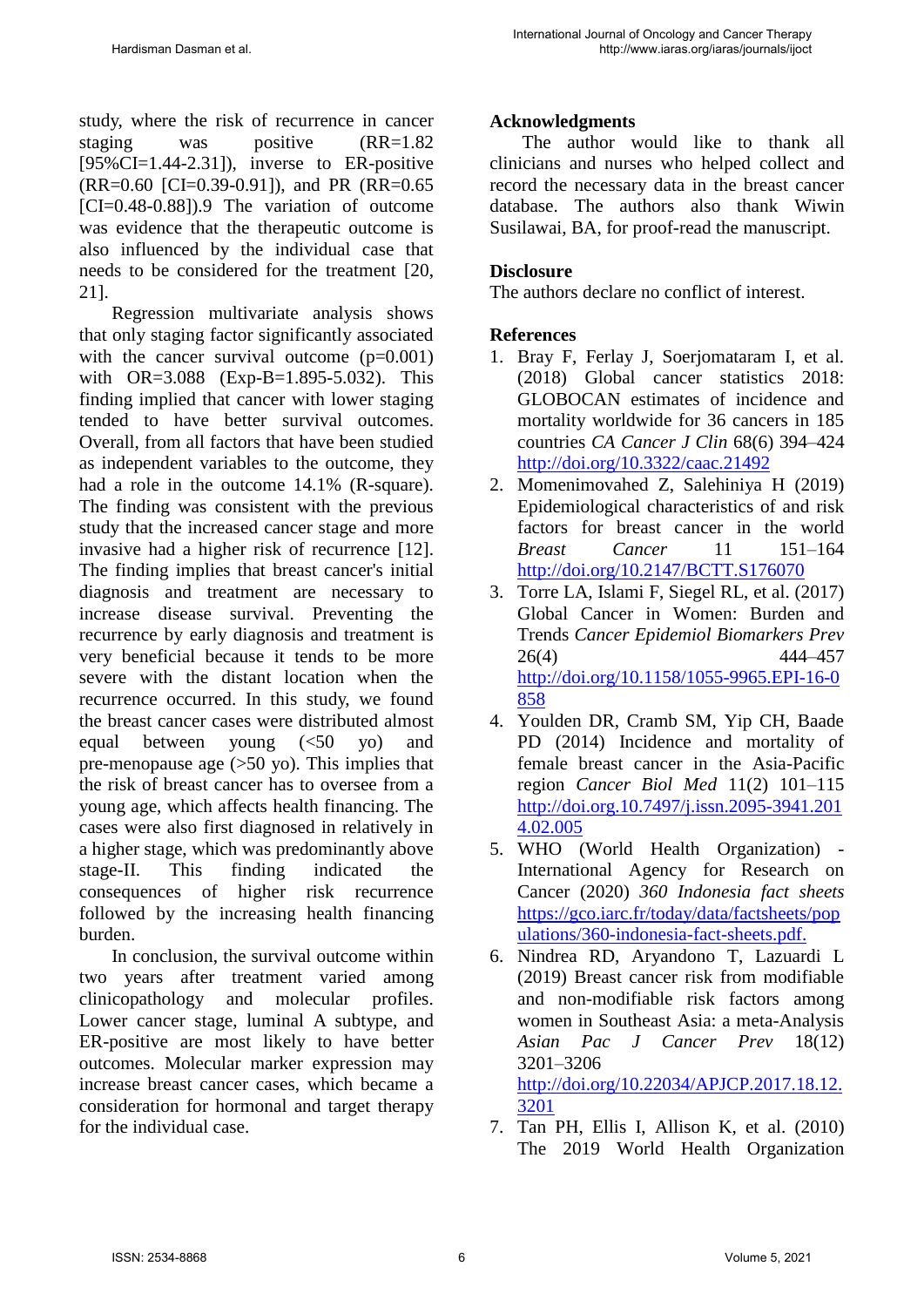classification of tumours of the breast *Histopathology* 77(2) 181–185 <http://doi.org/10.1111/his.14091>

- 8. Nishimura R, Osako T, Nishiyama Y, et al. (2013) Evaluation of factors related to late recurrence—later than 10 years after the initial treatment—in primary breast cancer *Oncology* 85(2) 100–110 <http://doi.org/10.1159/000353099>
- 9. Harahap WA, Nindrea RD (2019) Prognostic Factors of local-regional recurrence in patients with operable breast cancer in Asia: a meta-Analysis *Open Access Macedonian Journal of Medical Sciences* 7(4):690–695 <http://doi.org/10.3889/oamjms.2019.151>
- 10. De-Angelis C, Nagi C, Hoyt CC,et al (2020) Evaluation of the Predictive Role of Tumor Immune Infiltrate in Patients with HER2-Positive Breast Cancer Treated with Neoadjuvant Anti-HER2 Therapy without Chemotherapy *Clin Cancer Res* 26(3) 738–745 [http://doi.org/10.1158/1078-0432.CCR-19-](http://doi.org/10.1158/1078-0432.CCR-19-140)

[140](http://doi.org/10.1158/1078-0432.CCR-19-140) 

- 11. Izci H, Tambuyzer T, Tuand K, et al (2020) A systematic review of estimating breast cancer recurrence at the population level with administrative data *J Natl Cancer Inst* 112(10) 979–988 <http://doi.org/10.1093/jnci/djaa050>
- 12. Schunkert EM, Zhao W, Zänker K (2018) Breast Cancer recurrence risk assessment: Is non-invasive monitoring an option? *Biomed Hub* 3 <http://doi.org/10.1159/000492929>
- 13. Lafourcade A, His M, Baglietto L, et al (2018) Factors associated with breast cancer recurrences or mortality and dynamic prediction of death using history of cancer recurrences: the French E3N cohort *BMC Cancer* 18 <http://doi.org/10.1186/s12885-018-4076-4>
- 14. Salvo E, Ramirez AO, Cueto J, et al (2021) Risk of recurrence among patients with HR-positive, HER2-negative, early breast cancer receiving adjuvant endocrine therapy: A systematic review and

meta-analysis *The Breast* 57:5–17 <http://doi.org/10.1016/j.breast.2021.02.009>

- 15. Effi AB, Aman NA, Koui BS, Koffi KD, et al (2016) Breast Cancer molecular subtypes defined by ER/PR and HER2 status: Association with clinicopathologic parameters in ivorian patients *Asian Pac J Cancer Prev* 17(4) 1973–1978 [http://doi.org/10.7314/apjcp.2016.17.4.197](http://doi.org/10.7314/apjcp.2016.17.4.1973) [3](http://doi.org/10.7314/apjcp.2016.17.4.1973)
- 16. Hosseini A, Gopalan V, Nassiri M, Ghaffarzadehgan K, et al (2019) Estrogen receptor alpha gene expression in breast cancer tissues from the Iranian population a pilot study *Asian Pac J Cancer Prev* 15(20) 8789–8791 [http://doi.org/10.7314/apjcp.2014.15.20.87](http://doi.org/10.7314/apjcp.2014.15.20.8789) [89](http://doi.org/10.7314/apjcp.2014.15.20.8789)
- 17. Sofi GN, Sofi JN, Nadeem R, et al (2021) Estrogen receptor and progesterone receptor status in breast cancer in relation to age, histological grade, size of lesion and lymph node involvement *Asian Pacific J Cancer Prev* 13(10) 5047–5052 [http://doi.org/10.7314/apjcp.2012.13.10.50](http://doi.org/10.7314/apjcp.2012.13.10.5047) [47](http://doi.org/10.7314/apjcp.2012.13.10.5047)
- 18. Shaikh F, Jamal Q, Baig S, Hadi NI, Majeed N (2016) Correlation of hormone receptor and HER-2/neu expression with clinicopathologic parameters in primary breast tumors *Asian Pac J Cancer Prev*  17(7) 3363–3367.
- 19. Shimoda M, Hori A, Wands JR, et al (2017) Endocrine sensitivity of estrogen receptor- positive breast cancer is negatively correlated with aspartate‐ β‐ hydroxylase expression *Cancer Sci* 108:2454–2561 <http://doi.org/10.1111/cas.13416>
- 20. Fan W, Chang J, Fu P (2015) Endocrine therapy resistance in breast cancer: current status, possible mechanisms and overcoming strategies *Future Med Chem* 7(12) 1511–1519 <http://doi.org/10.4155/fmc.15.93>
- 21. Selli C, Dixon JM, Sims AH (2016) Accurate prediction of response to endocrine therapy in breast cancer patients: current and future biomarkers *Breast*